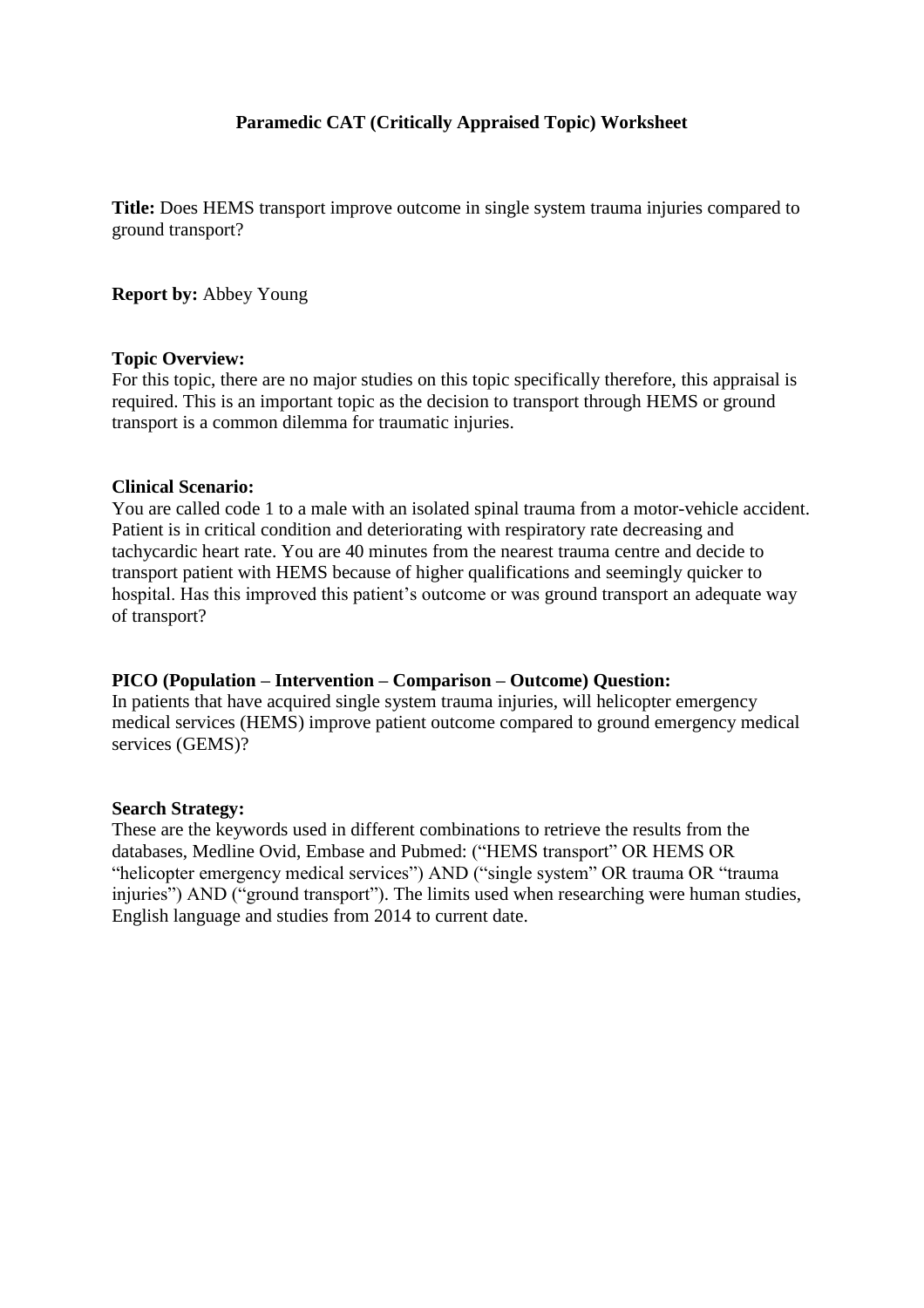## **Search Outcome:**



# **Relevant Papers:** 5

| Author,     | <b>Population:</b>     | <b>Design</b> | <b>Outcome</b>  | <b>Results</b>    | <b>Strengths and</b> |
|-------------|------------------------|---------------|-----------------|-------------------|----------------------|
| <b>Date</b> | <b>Sample</b>          |               |                 |                   | <b>Limitations</b>   |
|             | <b>Characteristics</b> |               |                 |                   |                      |
| Taylor,     | There were             | Retrospective | Analysis of the | HEMS scene-to-    | (-) Only analysed    |
| Rasnake,    | 1,006 patients         |               | outcomes of     | ED time average   | patients within      |
| McNutt,     | with blunt             |               | blunt trauma    | was 41.6          | moderate distance    |
| McKnight,   | traumatic              |               | patients        | minutes and had   | of a trauma centre   |
| & Daley,    | injuries used          |               | transported by  | a total mortality | $(-)$ Study          |
| 2018        | between 2010 to        |               | either HEMS     | of 0.145.         | population was       |
|             | 2015: 478              |               | or GEMS from    | GEMS scene-to-    | contained within     |
|             | HEMS and 528           |               | within a        | ED time average   | a single             |
|             | GEMS. The age          |               | moderate        | was 22.2          | catchment area       |
|             | range was from         |               | distance, or a  | minutes and had   | (-) Retrospective    |
|             | 16 to 65 and the       |               | 45-minute       | a total mortality | study, thus unable   |
|             | average age of         |               | ground          | of 0.099.         | to extrapolate any   |
|             | the patients           |               | transport time, |                   | mechanism            |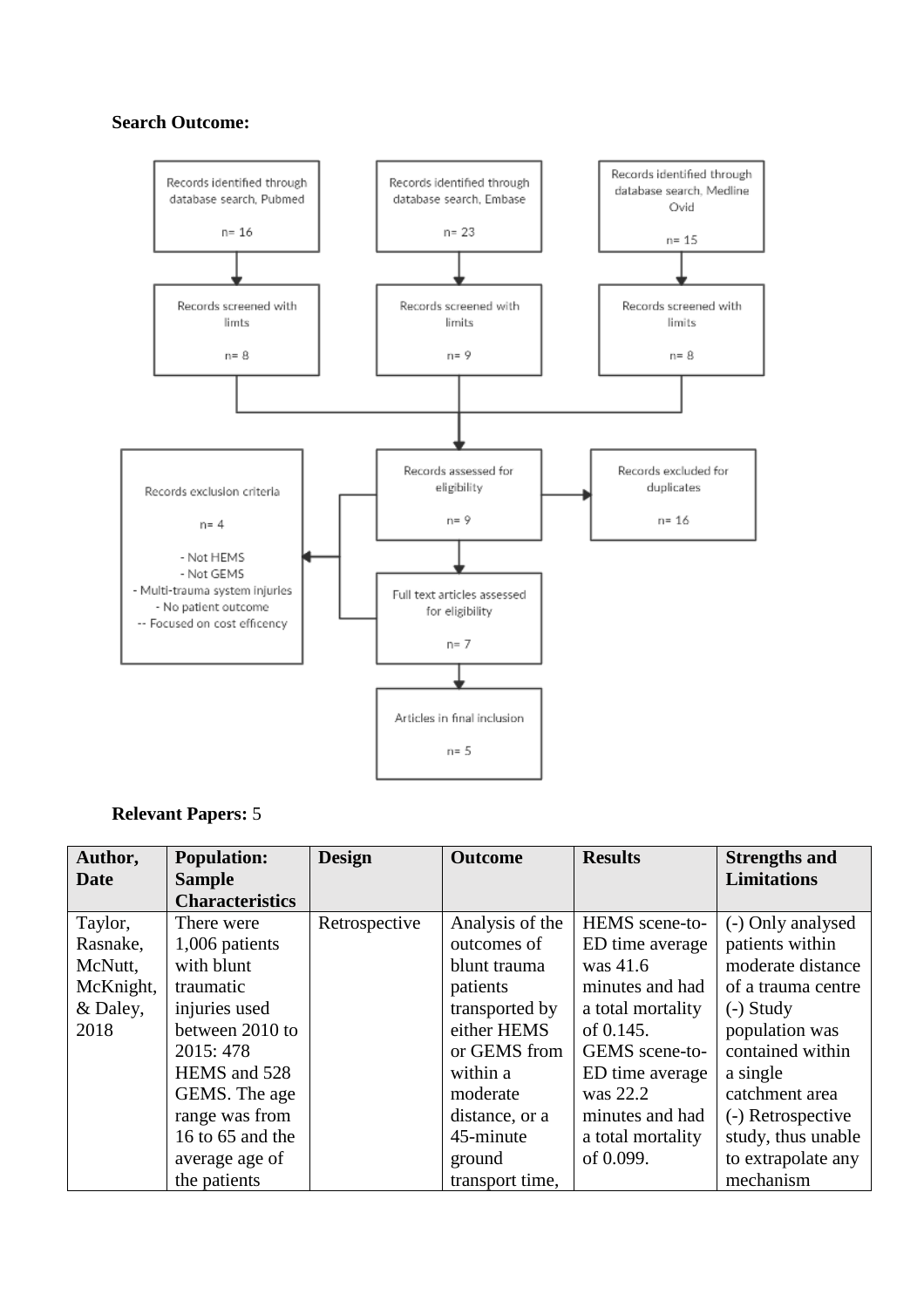|           | included was      |               | to the           | Ultimately,                    | behind the         |
|-----------|-------------------|---------------|------------------|--------------------------------|--------------------|
|           | 38.4 years old.   |               | emergency        | rapid ground                   | outcomes           |
|           | The setting of    |               | department       | transport should               | reported nor able  |
|           | this study was    |               | (ED)             | be used in blunt               | to establish a     |
|           | an urban setting  |               |                  | trauma patients                | cause and effect   |
|           | in the United     |               |                  | when the scene                 | relationship       |
|           | States.           |               |                  | is up to a                     | $(+)$ Used two     |
|           |                   |               |                  | moderate                       | different          |
|           |                   |               |                  | ground distance                | statistical models |
|           |                   |               |                  | away from the                  | to control         |
|           |                   |               |                  | trauma centre                  | possible           |
|           |                   |               |                  | and there would                | confounding        |
|           |                   |               |                  | be a moderate-                 | variables          |
|           |                   |               |                  | to-prolonged                   | $(-)$ Study        |
|           |                   |               |                  | <b>HEMS</b> response           | populations        |
|           |                   |               |                  | time.                          | between HEMS       |
|           |                   |               |                  |                                | and GEMS not       |
|           |                   |               |                  |                                | completely         |
|           |                   |               |                  |                                | homogeneous        |
|           |                   |               |                  |                                | (-) Missing data   |
|           |                   |               |                  |                                | not addressed      |
|           |                   |               |                  |                                | $(+)$ Large sample |
|           |                   |               |                  |                                | size               |
|           |                   |               |                  |                                | (-) Rural setting  |
|           |                   |               |                  |                                | underrepresented   |
|           |                   |               |                  |                                |                    |
| Chen, et  | There were        | Retrospective | Identify patient | The HEMS                       | $(+)$ Propensity   |
| al., 2018 | 153,729 patients  |               | groups that      | transport time                 | score matching     |
|           | included from     |               | may benefit      | was 50 minutes                 | was employed to    |
|           | 2000 to 2013 for  |               | from HEMS        | whereas, GEMS                  | address selection  |
|           | this study.       |               | even when        | was 35 minutes.                | bias               |
|           | Additionally, the |               | prehospital      | There were 22%                 | $(+)$ Multiple     |
|           | age range was     |               | time for         | higher odds of                 | imputation was     |
|           | 16 years and      |               | helicopter       | survival for                   | performed for      |
|           | older however,    |               | utilisation is   | patients                       | analysis variables |
|           | older males       |               | longer than      | transported by                 | missing less than  |
|           | were more         |               | <b>GEMS</b>      | <b>HEMS</b>                    | 30% of             |
|           | common in the     |               | transport.       | compared to                    | observations to    |
|           | results. The      |               |                  | GEMS. Only                     | mitigate missing   |
|           | study was         |               |                  | patients with a                | data               |
|           | conducted in an   |               |                  | prehospital                    | $(+)$ Excluded any |
|           | urban             |               |                  | respiratory rate               | patients who       |
|           | environment in    |               |                  | less than 10 bpm               | didn't meet        |
|           | the United        |               |                  | or greater than                | HEMS criteria      |
|           | States.           |               |                  | 29 bpm,                        | (-) Data was not   |
|           |                   |               |                  | prehospital GCS                | collected          |
|           |                   |               |                  | score of 8 or                  | specifically for   |
|           |                   |               |                  | less, or a                     | this study,        |
|           |                   |               |                  | hemothorax or                  | limiting variables |
|           |                   |               |                  | pneumothorax<br>had a survival | for analysis       |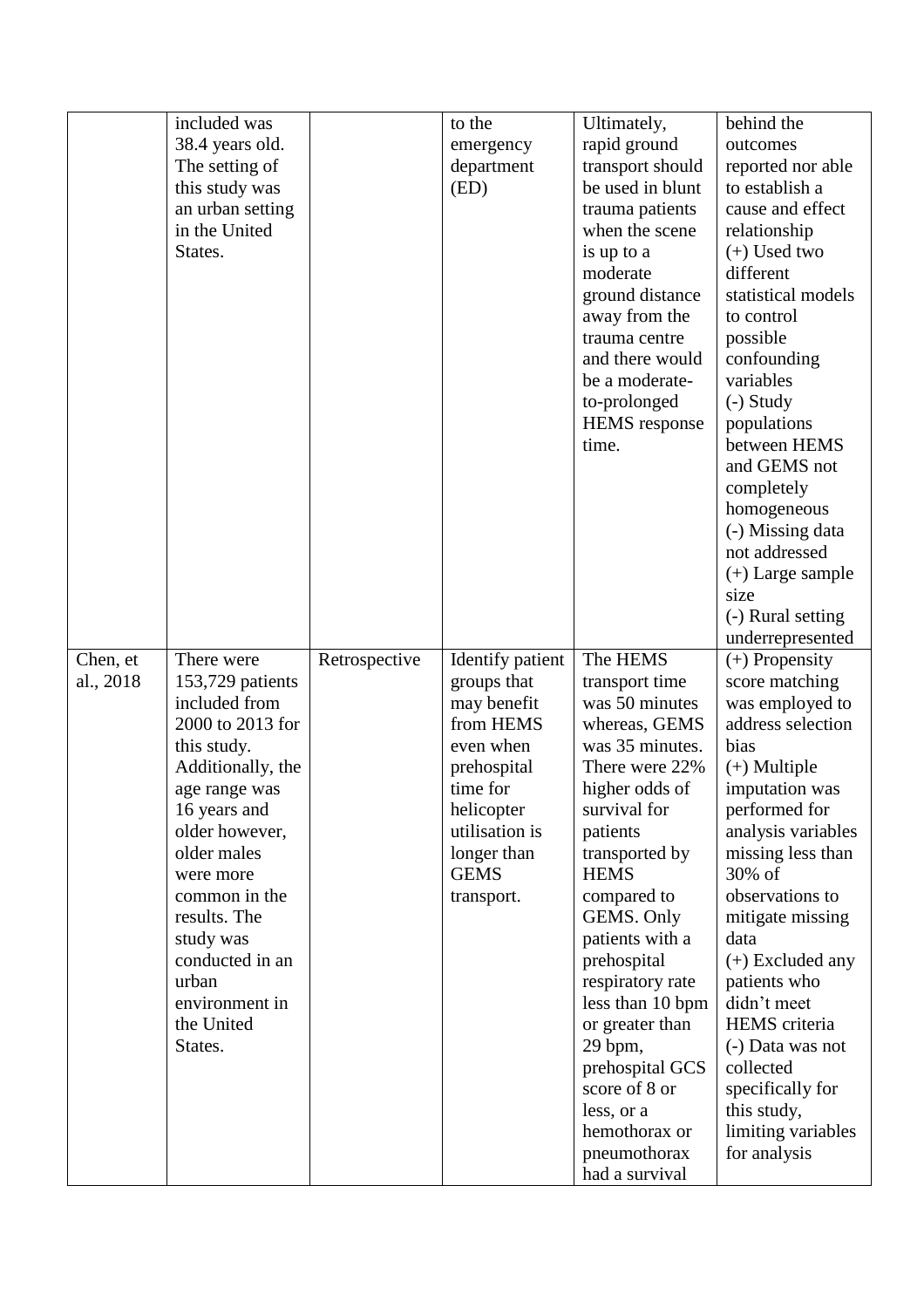|            |                  |               |                 | benefit               | $(-)$ Long-term     |
|------------|------------------|---------------|-----------------|-----------------------|---------------------|
|            |                  |               |                 | associated with       | outcome data and    |
|            |                  |               |                 | <b>HEMS</b> transport | quality of life     |
|            |                  |               |                 | despite faster        | indicators were     |
|            |                  |               |                 | <b>GEMS</b>           | not available       |
|            |                  |               |                 | transport, while      | $(+)$ Large sample  |
|            |                  |               |                 | there was no          | size                |
|            |                  |               |                 | association           |                     |
|            |                  |               |                 | between               |                     |
|            |                  |               |                 | transport mode        |                     |
|            |                  |               |                 | and survival in       |                     |
|            |                  |               |                 | patients without      |                     |
|            |                  |               |                 | these criteria.       |                     |
| Aiolfi, et | Patients with    | Retrospective | Compare         | The HEMS              | $(-)$ Lack of       |
| al., 2018  | isolated severe  |               | outcomes in     | transport had a       | information on      |
|            | blunt traumatic  |               | patients with   | transport time of     | crew                |
|            | brain injuries   |               | isolated severe | 41 minutes and        | composition,        |
|            | from 2007 to     |               | blunt traumatic | mortality of          |                     |
|            | 2014 were        |               |                 | 12%. On the           | expertise and       |
|            |                  |               | brain injuries  |                       | level of staffing   |
|            | included in this |               | transported by  | other hand,           | $(+)$ Large sample  |
|            | study. There     |               | HEMS or         | <b>GEMS</b> transport | size                |
|            | were 145,559     |               | GEMS.           | had a time of 25      | $(+)$ Focus on only |
|            | patients:        |               |                 | minutes and           | a single system     |
|            | 116,391 GEMS     |               |                 | mortality of          | $(+)$ Strict        |
|            | and 29,168       |               |                 | 7.8%. HEMS            | inclusion criteria  |
|            | HEMS. The age    |               |                 | patients had          | removed potential   |
|            | range was 16     |               |                 | significantly         | confounding         |
|            | years and older  |               |                 | more                  | variables           |
|            | and the study    |               |                 | complications         | (-) Rural setting   |
|            | was conducted    |               |                 | such as, a longer     | underrepresented    |
|            | in an urban      |               |                 | in-hospital           |                     |
|            | setting in the   |               |                 | length of stay,       |                     |
|            | United States.   |               |                 | ICU length of         |                     |
|            |                  |               |                 | stay, and             |                     |
|            |                  |               |                 | mechanical            |                     |
|            |                  |               |                 | ventilation days:     |                     |
|            |                  |               |                 | 3 days                |                     |
|            |                  |               |                 | ventilation, 3        |                     |
|            |                  |               |                 | days ICU stay, 5      |                     |
|            |                  |               |                 | days hospital         |                     |
|            |                  |               |                 | stay. Whereas         |                     |
|            |                  |               |                 | GEMS, had 3           |                     |
|            |                  |               |                 | days ventilation,     |                     |
|            |                  |               |                 | 2 days ICU stay,      |                     |
|            |                  |               |                 | and 3 days            |                     |
|            |                  |               |                 | hospital stay. In     |                     |
|            |                  |               |                 | patients with         |                     |
|            |                  |               |                 | severe isolated       |                     |
|            |                  |               |                 | blunt TBI,            |                     |
|            |                  |               |                 | <b>HEMS</b> may       |                     |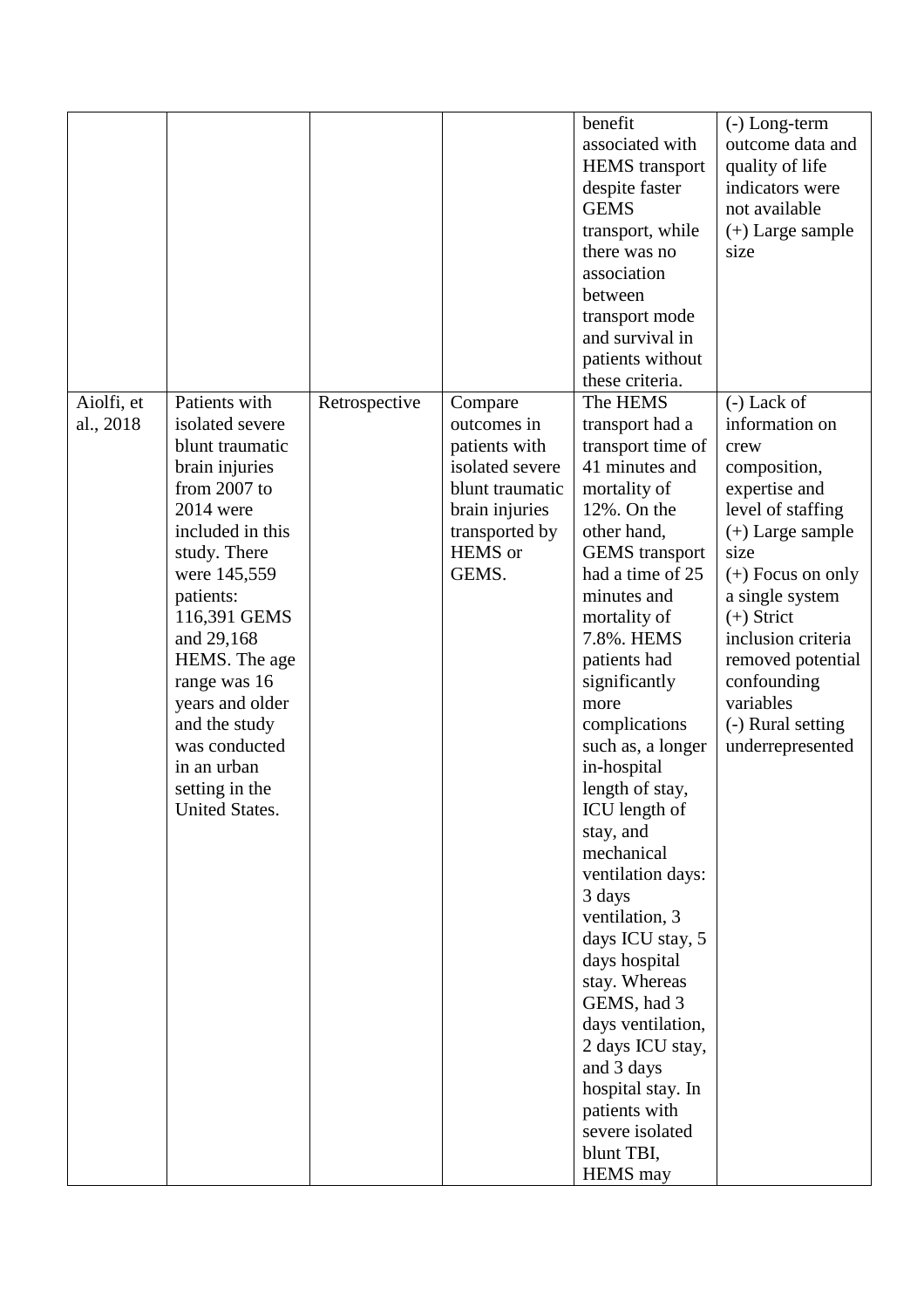|            |                  |               |               | have a survival   |                     |
|------------|------------------|---------------|---------------|-------------------|---------------------|
|            |                  |               |               | advantage over    |                     |
|            |                  |               |               | GEMS and the      |                     |
|            |                  |               |               | use of HEMS       |                     |
|            |                  |               |               | for this patient  |                     |
|            |                  |               |               | population        |                     |
|            |                  |               |               | should continue   |                     |
|            |                  |               |               | and be            |                     |
|            |                  |               |               | encouraged.       |                     |
| Abe,       | From 2004 to     | Prospective   | Analyse the   | The survival      | (-) Absence of      |
| Takahashi, | 2011, 24, 293    | and           | association   | rates of patients | distance and time   |
| Saitoh, &  | patients were    | Observational | between the   | transported by    | information         |
| Tokuda,    | included in this |               | use of        | <b>HEMS</b> were  | (-) No control for  |
| 2014       | study: 2,090     |               | helicopters   | significantly     | staffing in each    |
|            | <b>HEMS</b> and  |               | with a        | greater than      | vehicle             |
|            | 22,203 GEMS.     |               | physician     | those             | (-) Missing data    |
|            | The age range    |               | versus ground | transported by    | that can influence  |
|            | was 15 years     |               | services and  | <b>GEMS. HEMS</b> | results             |
|            | and greater: the |               | survival      | had a survival    | $(+)$ Used          |
|            | mean ages were   |               | among adults  | discharge at      | propensity score    |
|            | 56.2 for HEMS    |               | with serious  | 1.714 and         | approach to         |
|            | and 53.1 for     |               | traumatic     | survival at ED    | condition           |
|            | GEMS. The        |               | injuries.     | of 3.075. GEMS    | potential selection |
|            | setting of the   |               |               | had a survival    | bias and            |
|            | study was in     |               |               | discharge at      | confounding         |
|            | Japan.           |               |               | 1.220 and         | $(+)$ Large sample  |
|            |                  |               |               | survival at ED    | size                |
|            |                  |               |               | of 1.822. The     |                     |
|            |                  |               |               | results of this   |                     |
|            |                  |               |               | study             |                     |
|            |                  |               |               | demonstrate that  |                     |
|            |                  |               |               | transport by      |                     |
|            |                  |               |               | helicopter with a |                     |
|            |                  |               |               | physician may     |                     |
|            |                  |               |               | be associated     |                     |
|            |                  |               |               | with improved     |                     |
|            |                  |               |               | survival to       |                     |
|            |                  |               |               | hospital          |                     |
|            |                  |               |               | discharge         |                     |
|            |                  |               |               | compared to       |                     |
|            |                  |               |               | GEMS, after       |                     |
|            |                  |               |               | controlling for   |                     |
|            |                  |               |               | multiple known    |                     |
|            |                  |               |               | confounders       |                     |
|            |                  |               |               | among patients    |                     |
|            |                  |               |               | with major        |                     |
|            |                  |               |               | trauma in Japan.  |                     |
|            |                  |               |               | Probably the      |                     |
|            |                  |               |               | combination of    |                     |
|            |                  |               |               | elements of       |                     |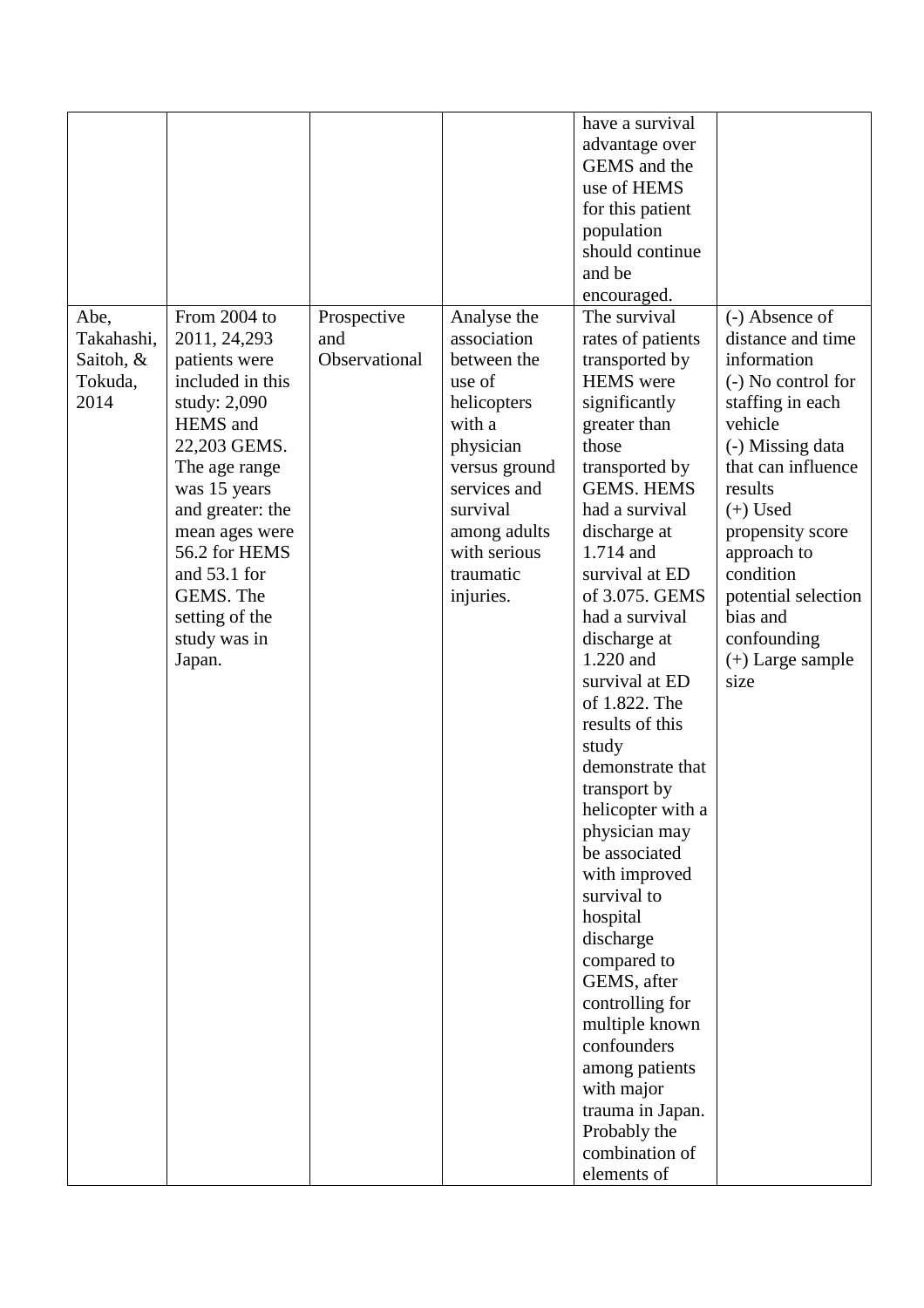|                         |                                                                                                                                                                                                    |               |                                                                                                                                                                                                       | <b>HEMS</b> has<br>benefits for<br>patients with<br>trauma, although<br>the study could<br>not detect the<br>most likely<br>contributing<br>factor.                                                                                                                                                                                                                  |                                                                                                                                                                                                                                                                               |
|-------------------------|----------------------------------------------------------------------------------------------------------------------------------------------------------------------------------------------------|---------------|-------------------------------------------------------------------------------------------------------------------------------------------------------------------------------------------------------|----------------------------------------------------------------------------------------------------------------------------------------------------------------------------------------------------------------------------------------------------------------------------------------------------------------------------------------------------------------------|-------------------------------------------------------------------------------------------------------------------------------------------------------------------------------------------------------------------------------------------------------------------------------|
| Foster, et<br>al., 2014 | Between 2006 to<br>2007 this study<br>included 274<br>patients with<br>isolated spinal<br>injuries.<br>Additionally, it<br>was conducted<br>in an urban<br>environment in<br>the United<br>States. | Retrospective | Determine<br>whether<br>ground<br>transport for<br>interfacility<br>transfer of<br>patients with<br>spinal injury<br>resulted in less<br>favourable<br>clinical<br>outcomes<br>compared with<br>HEMS. | HEMS had a<br>transport time of<br>80 minutes<br>whereas, GEMS<br>had a transport<br>time of 112<br>minutes. There<br>was no<br>deterioration in<br>neurologic<br>examination<br>occurred in<br>patients who<br>underwent<br>GEMS nor was<br>there any<br>radiographic<br>evidence of<br>worsening<br>injury<br>attributable to<br>the<br>transportation<br>process. | (-) Small sample<br>size<br>$(-)$ No<br>deterioration<br>found<br>(-) Focused on<br>urban<br>environment thus<br>results biased<br>towards GEMS<br>(-) Only a year<br>study<br>$(+)$ Focus on only<br>a single system<br>$(+)$ Listed<br>variables that<br>effected the study |

## **Comments:**

- The majority of these articles state that GEMS has better patient outcome in an urban setting. This is because with all the studies GEMS had a faster transport time to the trauma centres. However, most articles stated that HEMS only was slower because of the process they must take to fly the helicopter but if it was in a rural setting the HEMS would be faster and have better patient outcome.
- Only two articles stated specifically that the study was focused on single system trauma injuries whereas, the others did not state if it was single or multiple systems involved in the injuries the patients had acquired.

**Consider:** *Would you change the use of HEMS compared to GEMS based on these articles?* Based on the relevant articles a change in practice is not recommended due to a lack of diversity with the settings and distance to trauma centres. This is because the articles did not consider rural versus urban setting and the process HEMS must perform with each flight.